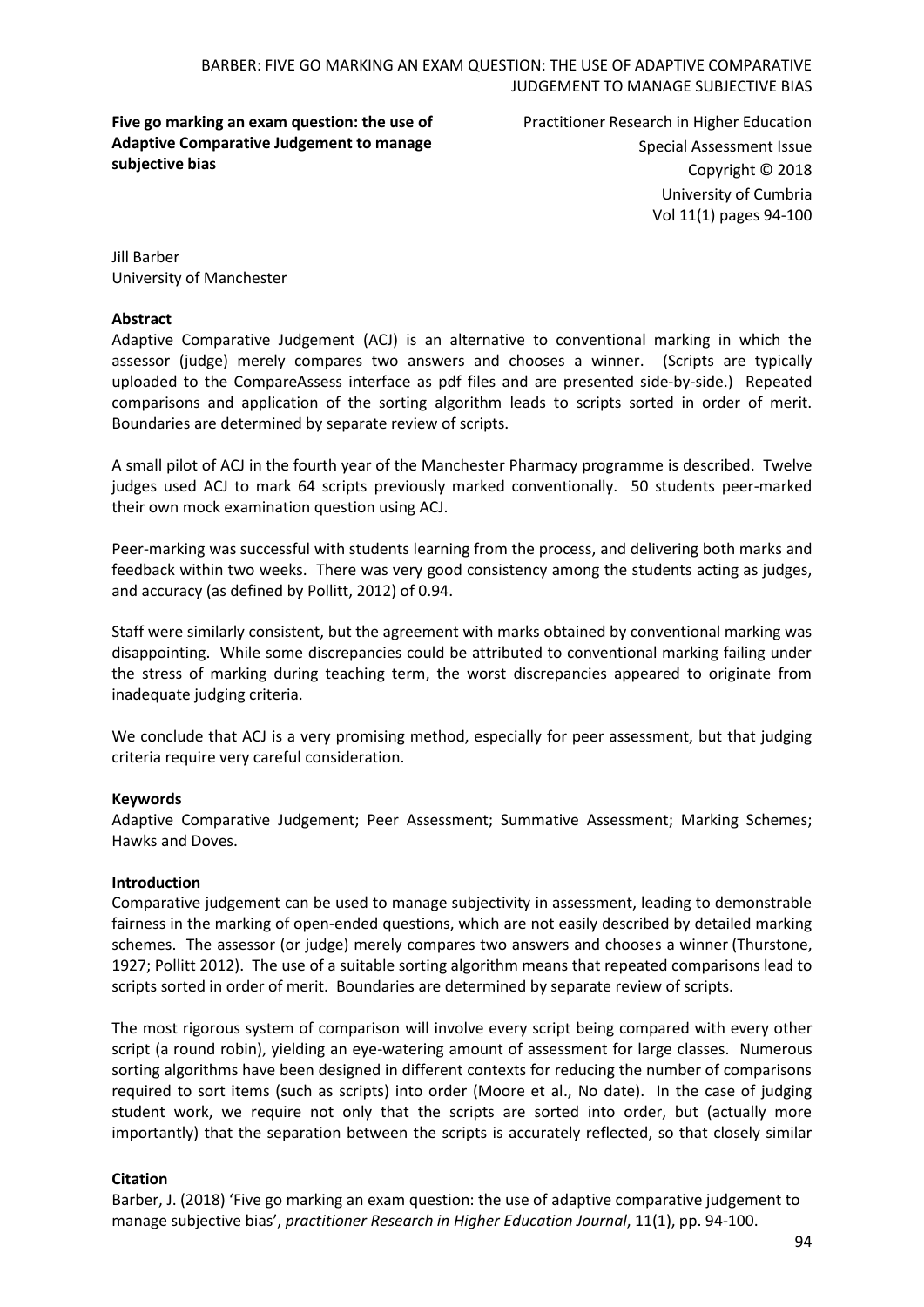scripts are given the same (or very similar) marks and genuinely outstanding or appalling scripts are marked appropriately. Adaptive Comparative Judgement reduces the number of pairs of scripts to be compared, typically to 9-12 complete rounds. It is mathematically complex but has some features in common with a Swiss-system tournament (Scimia, 2018), commonly used in weekend chess tournaments, and designed to yield a points score for every competitor.

Politt (2012) and others (Kimble et al., 2007, Kimble et al. 2009) have claimed very high reliability in the final order obtained by ACJ (typically  $> 0.93$ )<sup>1</sup>, compared with 0.6 - 0.7 using conventional marking schemes. This level of reliability has been disputed, notably by Bramley (2015), but even the most critical observers do not dispute that the selection of a winner from two pieces of work is much easier than determining an exact mark for any given work.

The motivation for trialling Adaptive Comparative Judgement in the Manchester Pharmacy programme had less to do with accuracy and more to do with other perceived advantages. The most important of these were:

- To achieve reasonable turnaround in assessment and feedback for large classes often requires that several staff members are involved. How do we ensure that marking is consistent?
- To allow students to show off their own thoughts and research requires open-ended examination questions incompatible with rigid marking schemes. How do we manage the inevitable subjectivity when marking this work?
- Students can learn a great deal from conducting peer assessments, yet are very reluctant to assign marks to other students' work. Can we use Adaptive Comparative Judgement to make Peer Assessment more meaningful?

A small one-year trial in the Manchester Pharmacy Programme is presented here.

# **Methods**

1

The unit of the curriculum chosen for this case study was the "Global Health" subunit of the final year Pharmacy unit called "The Medicine". Students choose two subunits to make up the 30-credit unit; these subunits are examined separately, with the examination making up 50% of the available marks. Coursework, in which the two subunits are integrated, makes up the remaining 50%. In the examination, 25 marks for Global Health are assigned over one hour, made up from one short answer question (5 marks) and two short essays (10 marks each). The Global Health subunit is oversubscribed, with a typical cohort of 65-70 students.

The course objectives (learning outcomes) are as follows:

- You will understand the main causes of death worldwide.
- You will understand how poverty and social issues influence the causes of death worldwide.
- You will develop a detailed understanding of therapies and prevention for two of the major life-threatening diseases worldwide, and one non-disease cause of death.

The causes of death considered include poverty, diarrhoeal disease, pneumonia, cancer, suicide, road traffic accidents and several infectious diseases. The10 mark questions are designed to be very flexible, to allow students to focus on the causes of death that most interest them.

<sup>1</sup> The "reliability" measure (the square of standardised residuals) is mathematically complex and beyond the scope of this report. It is explained in Pollitt (2012) and in Bramley (2015).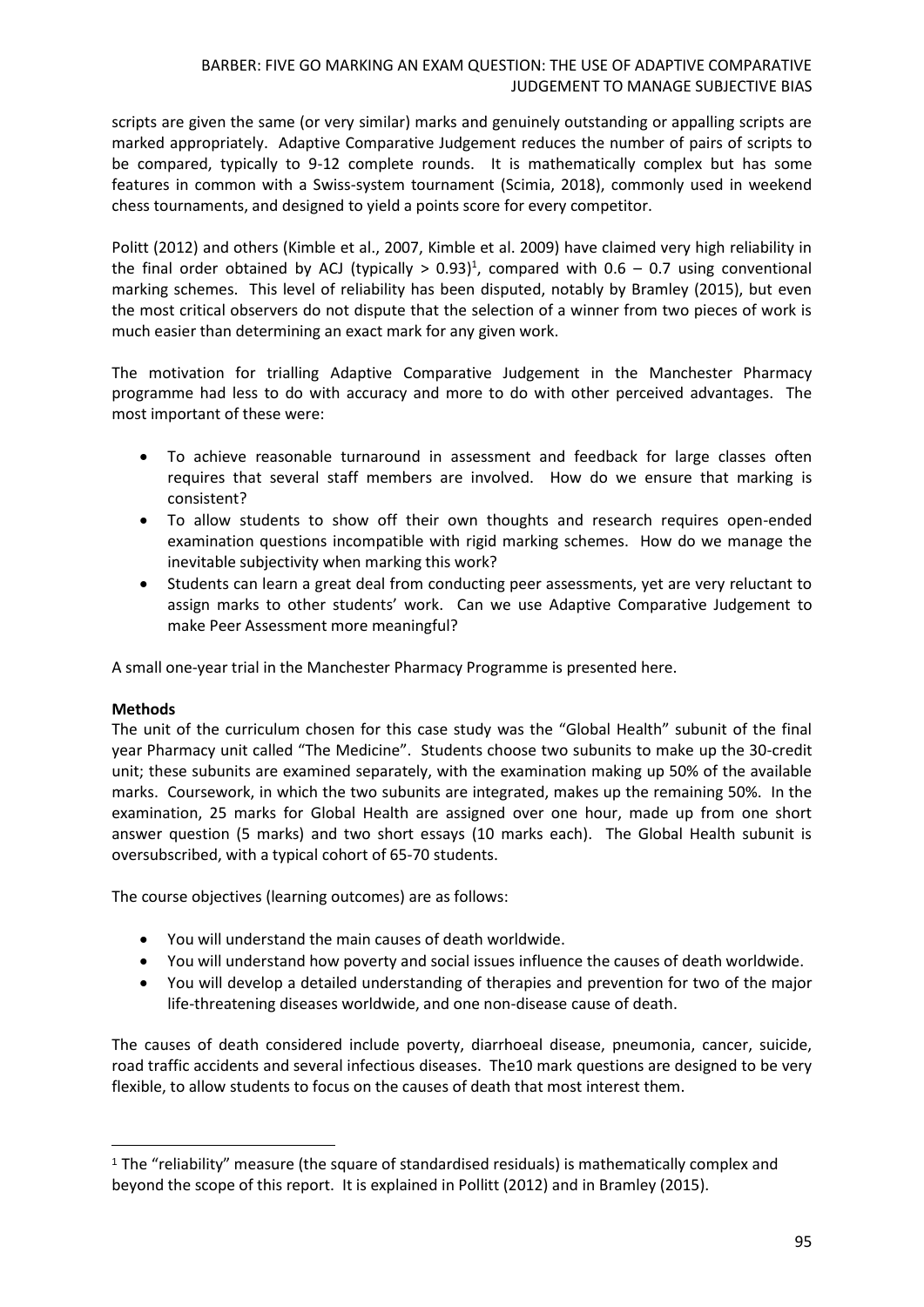### **Trial assessment by staff**

Initial trials of Adaptive Comparative Judgement focussed on a question set for the 2015 cohort of final year students:

Imagine you have obtained a grant from a charity of £10 million to be spent within five years. There are no restrictions on your use of the money, except that you must save as many lives as possible. Outline how you would use the money. (a) Specify the disease or other cause of death you wish to address and why. (2 marks) (b) Describe the intervention you would make, including details of where you spend the money, what you would spend it on and why that is important. (5 marks) (c) Justify your costs. (3 marks) [10 marks in total]

This was tackled by 64 students and marked initially using a conventional mark scheme as indicated, by a single academic who was familiar with the taught content. The same academic has for many years been posting "All Student Feedback" in which marked student answers are presented in the form of a spreadsheet after the removal of all identifiers (Ellis and Barber, 2016) and has received no complaints about fairness in marking.

The mark scheme was adapted for the purposes of Adaptive Comparative Judgement. Judging criteria were:

- The disease or other cause of death has been defined, together with the reason for wanting to address it.
- The intervention has been described, together with what the money will be spent on.
- The costs have been justified.

Student answers, in pdf or Word format, were assigned unique, anonymous IDs and uploaded to the CompareAssess interface. On this occasion the upload was completed by Digital Assess staff, but it is now possible to upload scripts in-house. The mechanics of marking are described on the Digital Assess website (Using CompareAssess to support Formative Assessment and Using CompareAssess to support Summative Assessment).

The judgement statements were applied sequentially by 12 judges. Thus, if one script of a pair defined the problem and other did not, the one that defined the problem won, irrespective of other factors. If the three judging criteria failed to produce a result, other factors considered appropriate by the judge (spelling and grammar are examples) were used as tie-breakers.

#### **Peer assessment**

A similar question was used in a mock examination in 2016. This was taken by 51 students:

Imagine that you have been awarded a grant of £1 million to reduce premature deaths anywhere in the world. Choose a specific disease, group of diseases or other major cause of death and describe how you would spend the money to reduce the death rate. (10 marks: description of the problem 2 marks, description of action, in detail, 5 marks, costing 3 marks).

Please address the question. There are no marks for brain dumps"

All but one of the students participated in judging their answers, and they also answered a short questionnaire about the judging process. It was a requirement that the students leave a sentence of feedback for each script that they judged.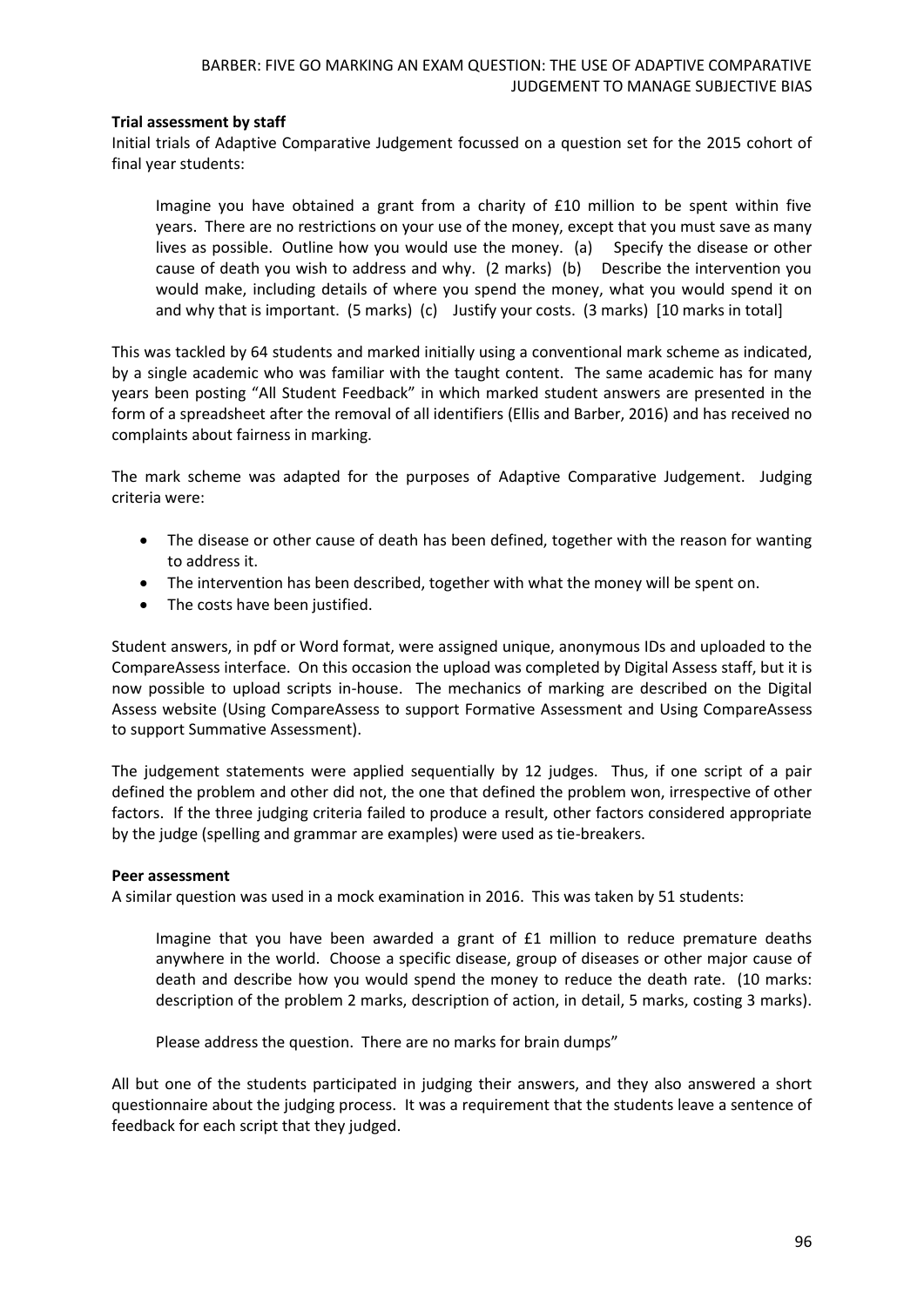### BARBER: FIVE GO MARKING AN EXAM QUESTION: THE USE OF ADAPTIVE COMPARATIVE JUDGEMENT TO MANAGE SUBJECTIVE BIAS

## **Results**

12 judges took part in the trial assessment of the initial 64 scripts. Most were academic staff members teaching on the Pharmacy programme, although only one taught on Global Health. There was one member of the Professional Support Staff and one student. Figure 1 shows the results of ranking the 64 scripts after 8 rounds of judging. The marks were derived from the rank order by marking four scripts (top, bottom and two close to the middle) manually and deriving other marks by scaling using the difference between scripts estimated by the software. It can be seen that after 8 rounds of judging the standard errors are still significant – in the worst cases a mark is accurate only to ±0.5. The software vendors (Digital Assess Ltd) recommend 12 rounds of judging, but 10 rounds might well be sufficient to provide acceptable marking accuracy for each script. The overall reliability (see Introduction) was 0.95.

It is possible to identify (and remove the judgements of) misfit judges, which can act as a deterrent to students tempted to judge randomly in peer assessments. No judges were flagged as misfits in this exercise. The student and member of the professional support staff were very close to the norm for the group.

Estimates of the time taken to judge a batch of scripts are currently quite informal and relate to the experiences of judges who are new to Adaptive Comparative Judgement. Staff believe that ACJ is time-neutral or takes a little longer than conventional marking (up to a factor of 2).

The shock came when comparing the results obtained by Adaptive Comparative Judgement to those obtained using a conventional marking scheme (see Figure 2).



While the trend line in Figure 2 shows that there was a correlation between the marks obtained by the two methods, it was very far from perfect.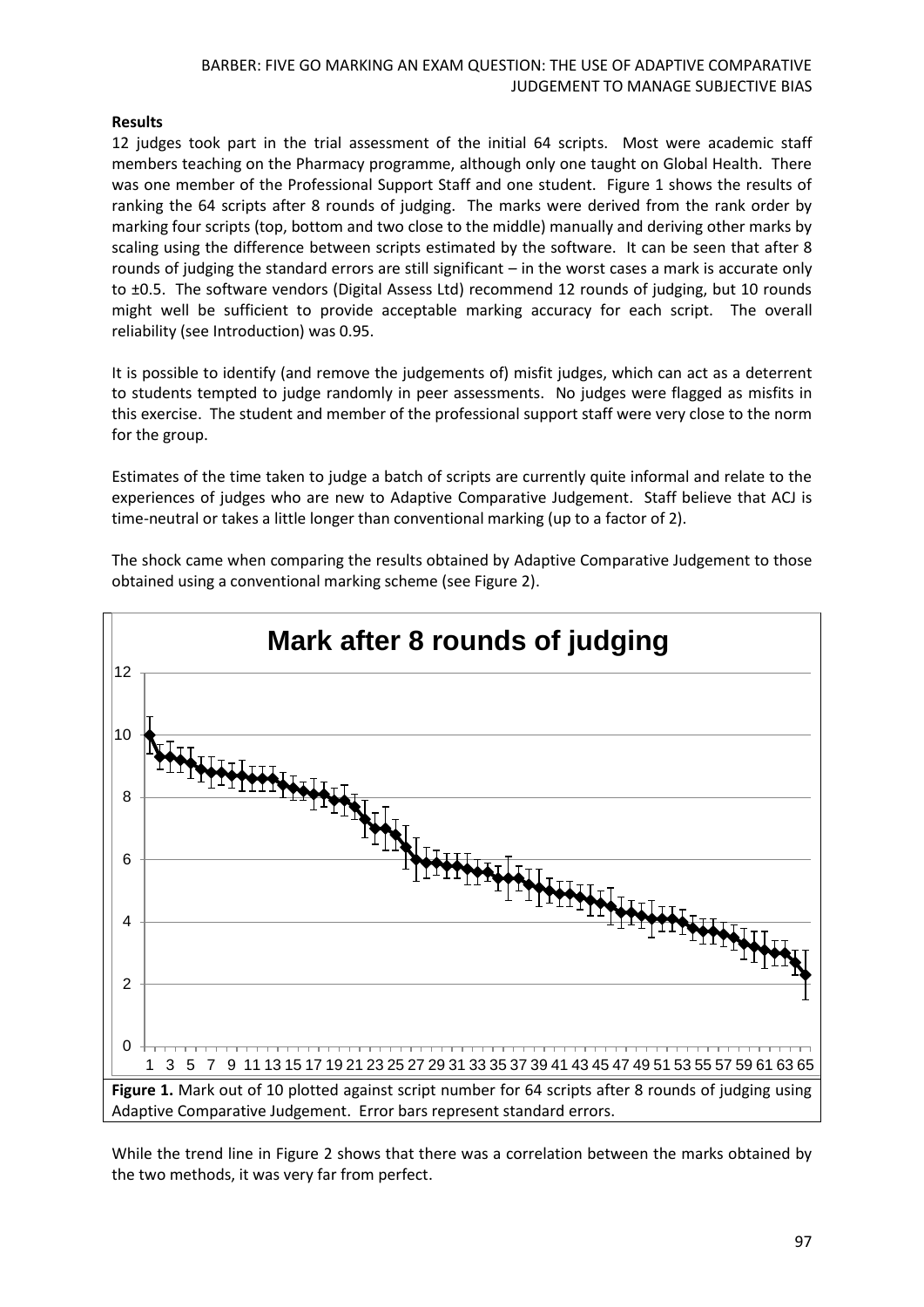Inspection of the worst outlier scripts revealed that the worst discrepancies between the marking methods arose in large part from differences in the marking schemes. It was difficult to mirror a conventional marking scheme in Adaptive Comparative Judgement. So one script rather poorly described the problem to be addressed but then outlined a good programme of work, yielding a poor mark by Adaptive Comparative Judgement where defining the problem was of overriding importance, but a much better mark by conventional marking. Other factors contributing to the discrepancies included a prevailing culture within the subunit where originality, problem solving and being prepared to get involved were highly rated; these had not translated into the ACJ marking scheme.



**Figure 2.** Marks obtained by ACJ and by conventional marking for the same set of scripts.

# **Peer Assessment**

In this exercise, students were required to carry out 9 comparisons each, after which they had obtained an overall accuracy of 0.94, which is very close to that achieved by staff. A short questionnaire about the process was answered by the students, and the results obtained are as shown in Table 1.

The results shown in Table 1 were generally very encouraging, with students learning from reviewing their peers' work. In this preliminary exercise their opinions of the value of their peers' feedback was not sought. Most students were content that the software was easy to use and that the process was fair.

Objectively, the students received their marks and feedback in a timely way (about two weeks after the mock examination) and this would not have been achievable with the course leader marking all the scripts.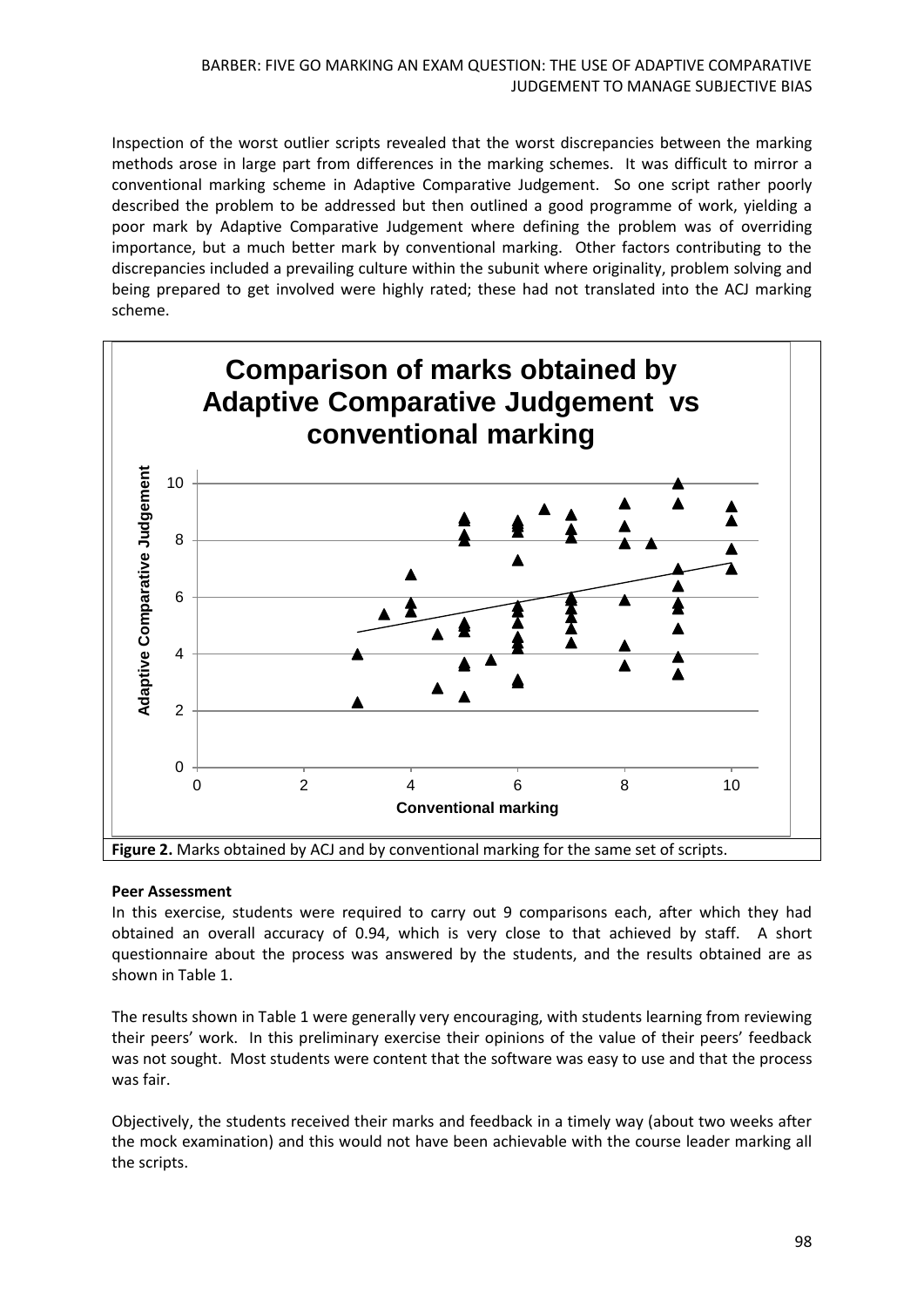**Table 1.** Results of questionnaire sent to students concerning the Adaptive Comparative Judgement process.

| Question                                                                                          | Summary of answers (n=50)                         |
|---------------------------------------------------------------------------------------------------|---------------------------------------------------|
| with<br>Turnitin<br>of .<br>(compared<br>Ease<br>use                                              | ACJ easier (28), more difficult (2), similar (20) |
| Grademark <sup>2</sup> )                                                                          |                                                   |
| Useful (compared with conventional revision)                                                      | Useful (37) quite useful (8) less useful than     |
|                                                                                                   | revision (5)                                      |
| Fairness (were you convinced the marking was                                                      | Yes (27), probably but a bit uneasy (19) no (4)   |
| fair?)                                                                                            |                                                   |
| Nine judgements per student were required to                                                      | Yes, I was still learning from later judgements   |
| get a result. Was this number OK?                                                                 | (25), prefer fewer (19) last few are a waste of   |
|                                                                                                   | time $(6)$                                        |
| How many exercises would be appropriate per                                                       | Two or three during Reading Week (27) was the     |
| semester?                                                                                         | most popular response.                            |
| <sup>2</sup> Students were familiar with Turnitin Grademark, so it served as a useful comparator. |                                                   |

#### **Discussion**

The pilot study of Adaptive Comparative Judgement within the Global Health unit was generally successful and a full licence has been obtained for the next academic year.

The method is especially attractive for assessments in which there is an element of subjectivity in marking, and allows academics to set rather open-ended questions without the tyranny of detailed model answers. In the case described here, students can write about cancer, suicide, diarrhoeal disease or road traffic accidents in response to the same question and a very flexible marking scheme is required.

The Global Health unit is oversubscribed and is examined in January. Marking time is typically two weeks while teaching is in progress, requiring that marking is shared among staff. Adaptive Comparative Judgement removes concerns about "hawks" and "doves" (Daly et al., 2017), the subjective bias that can arise when different staff mark different scripts.

Perhaps the most unqualified success is in peer marking. Students benefit from both giving and receiving peer feedback (Nicol et al 2014). Peer feedback is often written in more accessible language than feedback from academic staff and where (as in the present study) a piece of work is reviewed by many peers, students also benefit from the sheer quantity and variety of feedback (Topping, 1998, Falchikov, 2005). The appreciation that students also benefit from giving feedback is more recent (Cho and MacArthur 2011) and is strongly endorsed by this study. Bloxham and West (2004) additionally point to the need for students to understand the assessment process, and this can be facilitated by peer review exercises. Our own experience, however, is that students are reluctant directly to assign marks to their peers, although the mark is perceived as an essential part of the feedback. In Adaptive Comparative Judgement, marks are derived from a series of tasks that students are prepared to do – making pairwise comparisons.

In this pilot, it was clear, however, that the criteria on which scripts are judged need to be very carefully formulated. In the initial exercise, the judges delivered a very precise set of marks, which did not correlate very well with the marks obtained by traditional marking. In many cases, the Adaptive Comparative Judgement marks were reviewed and found to be better than the original marks, obtained in the stressful January marking period. Some of the most marked outliers, however, resulted from inadequacy of the judging criteria. These need to be reviewed carefully to ensure that they genuinely test the required learning.